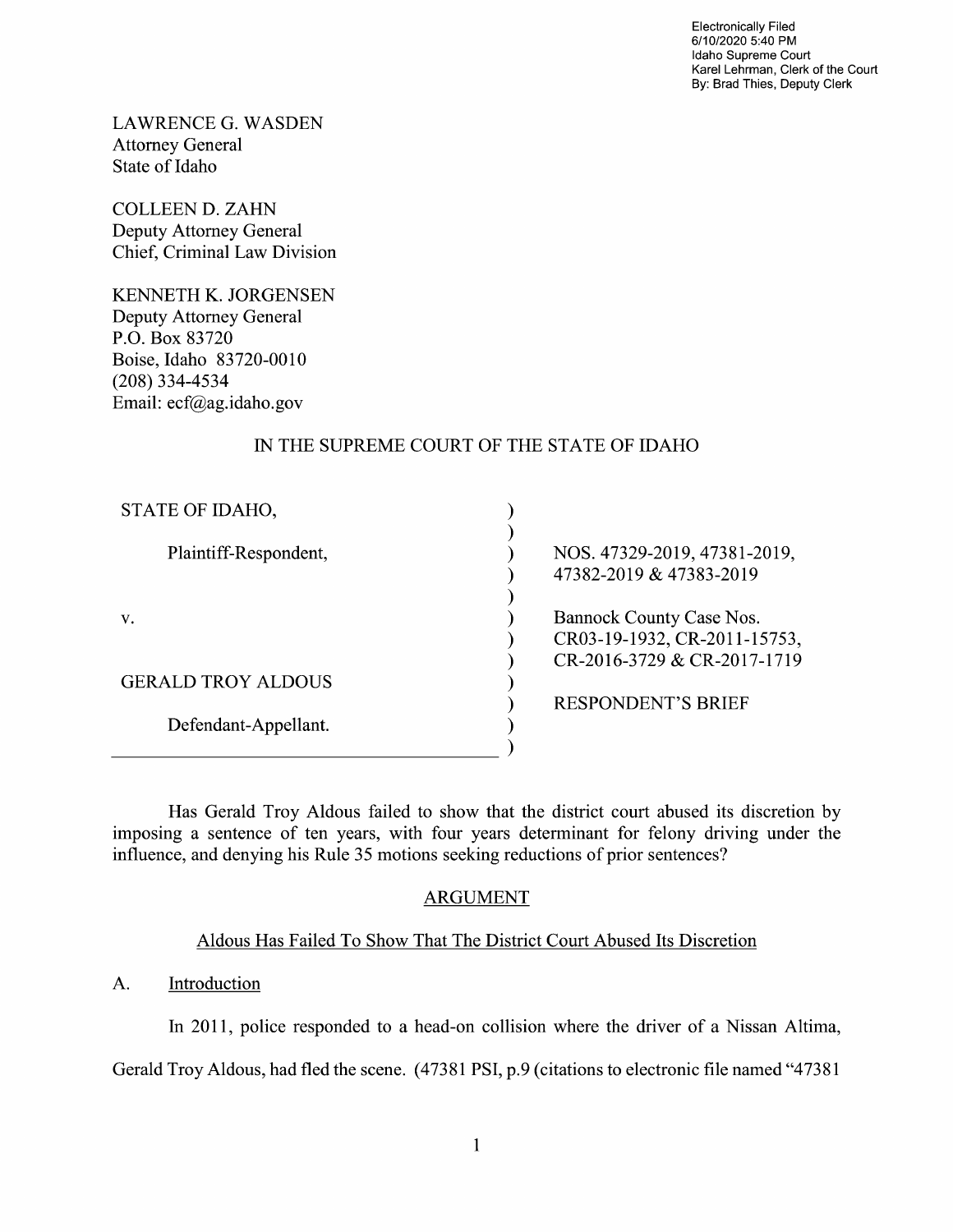Appeal-Confidential Documents—PSI Volume 1.pdf").) Aldous was located 0n railroad tracks near a park. (47381 PSI, p.9.) Authorities detained Aldous and returned him to the scene of the collision. (47381 PSI, p.9.) Aldous denied his involvement in the collision, and claimed that he was walking home from Club 91. (47381 PSI, p.9.) Authorities advised him that the driver of the other car had given description 0f the driver 0f the Nissan Altima, and that he fit the description, but Aldous maintained that he had been drinking at Club 91 before he began walking home.  $(47381$  PSI, p.9.) Aldous had blood on his shorts, a small cut on his left hand, a small cut on his nose, and he was barefoot. (47381 PSI, p.9.) Authorities found Aldous' shoes on the floorboard 0f the Nissan Altima and gave them to him. (47381 PSI, p.9.) Aldous again stated he was not driving the vehicle, then took a breath test, which twice provided samples of .225. (47381 PSI, p.9.)

Under case number CR-2011-15753, the state charged Aldous with felony driving under the influence 0f alcohol. (47381 R., pp.70-73.) Aldous pleaded guilty and the district court sentenced him to five years, With two years determinate and placed Aldous on probation. (47381 R., pp.81-86, 91-99.)

Early January 0f 2016, William Benning reported to Pocatello Police that his debit card had been stolen, and that the card had been used throughout the Pocatello and Chubbuck areas without his permission. (47382 PSI, p.5 (page citations to electronic file named "47382 Appeal – Confidential Documents PSI Volume 1.pdf').) William indicated that he was an Idaho State University student, and noticed the fraudulent transactions while he was home in Alaska during Winter break. (47382 PSI, p.5.) William stated that the unauthorized transactions occurred at Walmart, Maverik Store, the Buckle, Da Vi Nails, and KJ'S Convenience Store. (47382 PSI, p.5.) William reported the charges to his bank and they instructed him to contact the police. (47382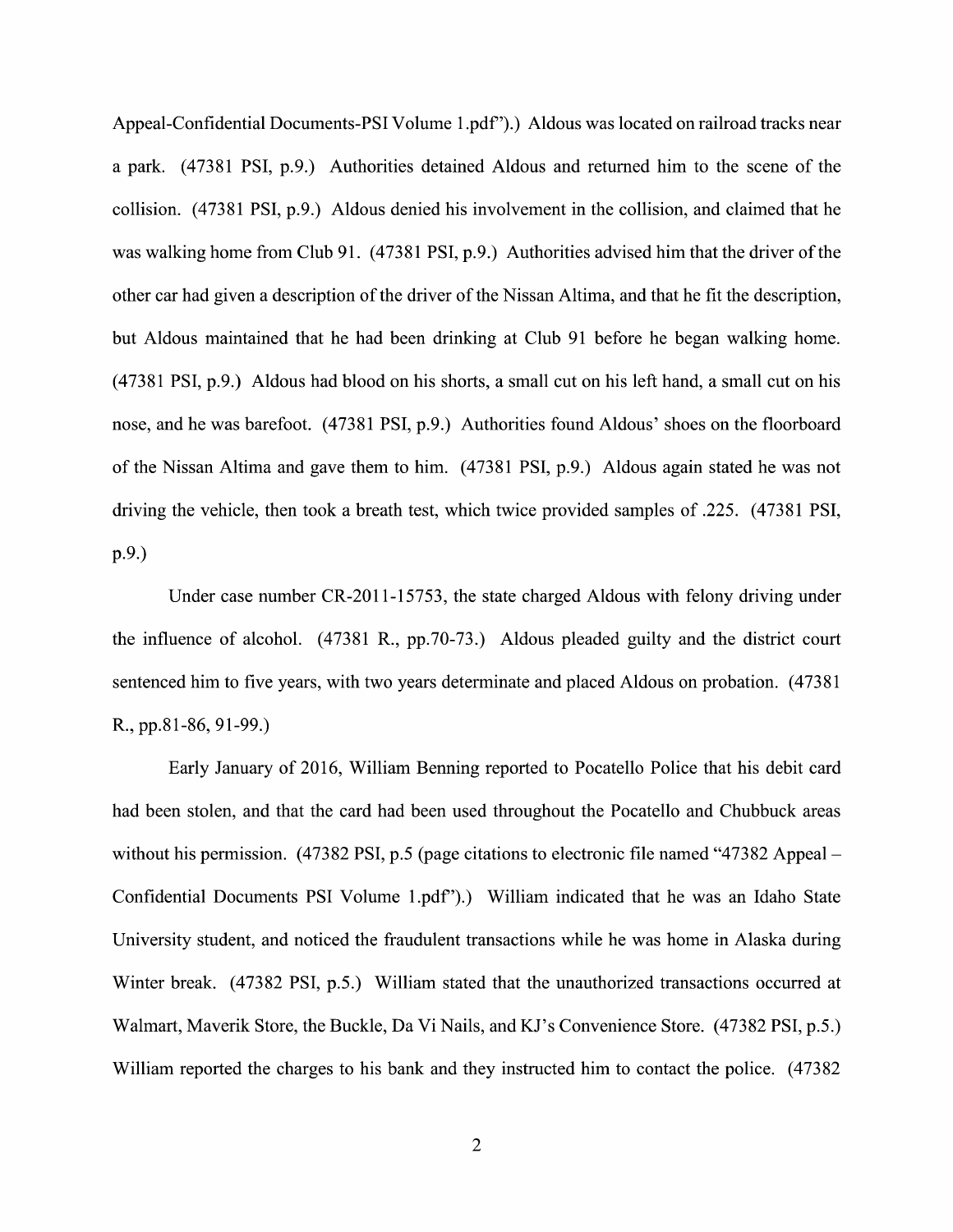PSI, p.5.) Authorities contacted the manager 0f the Maverik Country Store, Bobbie Walker. (47382 PSI, p.5.) Bobbie was able t0 locate two transactions for \$20 and \$2.1 1. (47382 PSI, p.5.) Both transactions were completed by the same male, who Bobbie was able to identify as Aldous.  $(47382 \text{ PSI}, p.5.)$  Another two transactions were completed at Walmart by a male and were caught 0n Video surveillance. (473 82 PSI, p.5.)

Authorities contacted Aldous at the Bannock County Jail, Where he was incarcerated. (47382 PSI, p.5.) They questioned Aldous about the use of the stolen debit card, and Aldous reported that his friend, Hollie Fransen, had contacted him and told him that guy owed her some money and that she wanted to purchase a television and gaming system for her children for Christmas. (47382 PSI, p.5.) Aldous stated that Hollie asked him t0 help her, and that Hollie said the man who owed her money had given her his credit card to use, so he could pay off his debt. (47382 PSI, p.5.) Aldous indicated to authorities that he did use the card at several stores t0 purchase gas, alcohol, a television, and a gaming system. (47382 PSI, p.5.) He said he was with Hollie When she purchased several items at the Buckle in the mall, and that he did not believe Hollie would have him use a stolen credit card. (47382 PSI, p.5.) Two days later, authorities contacted the Buckle manager, Who then went through her surveillance Video and recognized Aldous as the individual using William's credit card. (47382 PSI, p.5.) Aldous was also seen with a female, believed to be Hollie. (47382 PSI, p.5.) The Buckle manager said that Aldous told her his name was Troy Benning, and noted that Aldous was not allowed to purchase the items they selected and they were put on layaway because she felt the transaction was suspicious. (47382 PSI, p.5.) She also stated that Aldous came back into the store several times throughout the day in an effort to pick up the layaway items. (47382 PSI, p.5.)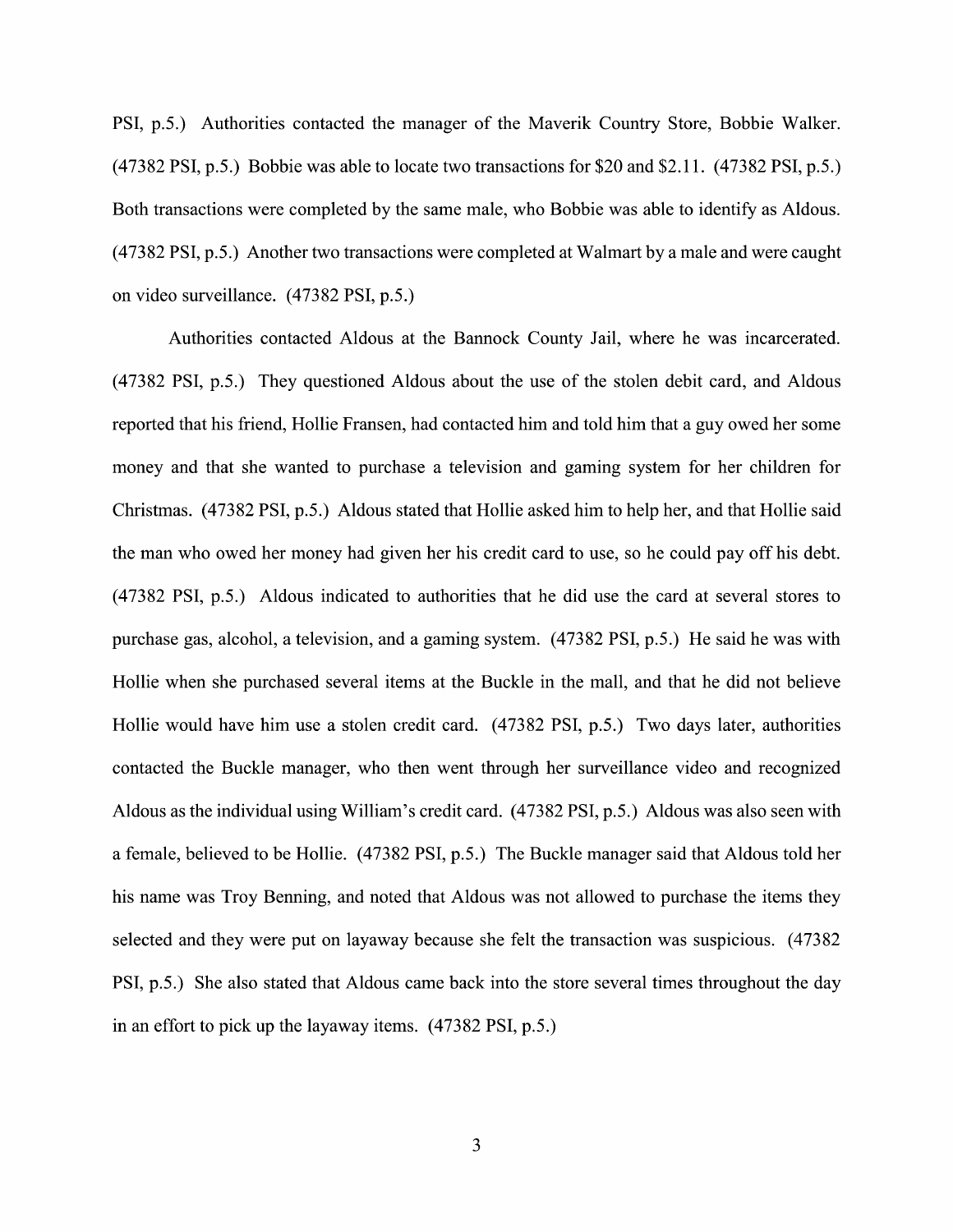Under case number CR-2016-3729, the state charged Aldous with two counts of criminal possession of a financial transaction card, and one count of grand theft. (47382 R., pp.19-21.) The state dismissed count two, criminal possession of a financial transaction card, and count three, grand theft.  $(47382 \text{ R}., \text{pp.61-63.})$  Aldous pleaded guilty to count one, criminal possession of a financial transaction card, and the district court sentenced him to five years, With two years determinate and retained jurisdiction. (47382 R., pp.74-80, 87-89.)

Also in 2016, a probation officer reported that Aldous had violated his probation by using alcohol on numerous occasions, possessed a firearm in his residence during a home visit, and that he had been involved in a violent incident while drinking where he was battered severely. (47381) R., pp.103-05.) The probation officer said that Aldous was cited with domestic battery, but that the charge was amended to a lesser charge and he was placed on supervised misdemeanor probation. (47381 R., p.104.) Aldous then continued drinking alcohol while on both probations, and began using other drugs, such as methamphetamine and adderall. (47381 R., p.104.) Aldous served ninety days in the Bannock County jail for violating his misdemeanor probation, and upon his release, probation and parole staff observed Aldous drinking alcohol in a local bar. (47381 R., p.104.) Authorities received reports that Aldous was not staying at his reported residence, and he had been charged with three new felonies under case number CR-2016-3729, which he did not report t0 his probation officer. (47381 R., p.104.) The district court revoked Aldous' probation and executed the underlying sentence 0f five years, with two years determinate and retained jurisdiction. (47381 R., pp.126-128.) Two days later, the district court readmitted Aldous to probation in both cases, with the stipulation that he complete inpatient treatment at the Walker Center. (47381 R., pp.132-133; 47382 R., pp.93-95.)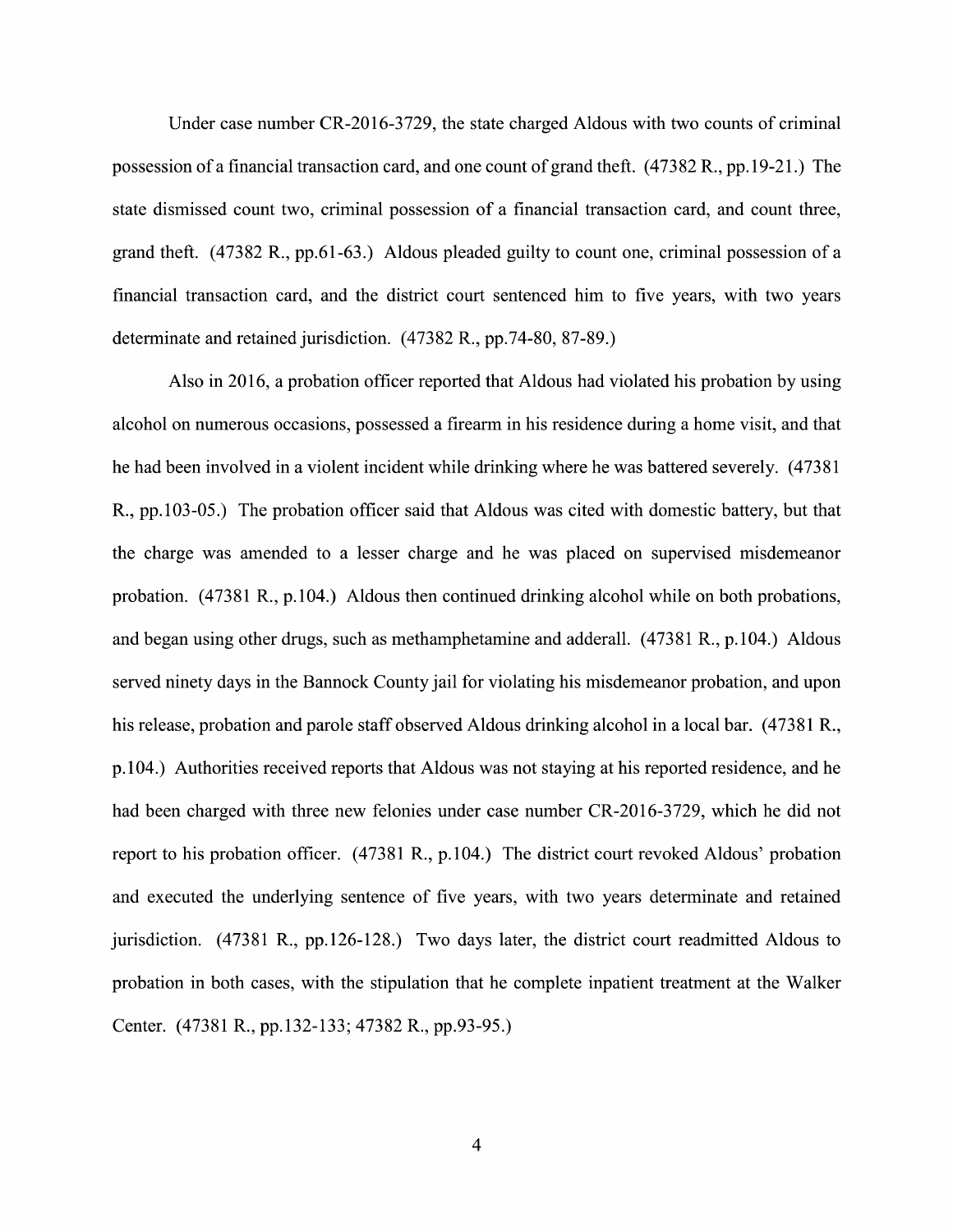In 2017, Pocatello Police responded to a report that Aldous was highly intoxicated and pounding 0n his eX-girlfriend's door. (47383 PSI, p.5 (page citations t0 electronic file named "47383 Appeal-PSI Volume 1.pdf').) Authorities located Aldous standing 0n Jamie Johansen's porch. (47383 PSI, p.5.) Aldous appeared to be struggling to maintain his balance, and authorities went to speak with Jamie. (47383 PSI, p.5.) Jamie stated that she ended their relationship that day, and that she had texted Aldous, stating she did not want anything to do With him. (47383 PSI, p.5.) One hour after the text was sent, Aldous showed up 0n her porch, highly intoxicated and angry. (47383 PSI, p.5.) Authorities then spoke with Aldous and asked him why he went to Jamie's residence after she had told him not to. (47383 PSI, p.5.) Aldous stated he wanted to get his belongings and alleged that he did not receive a text from Jamie.  $(47383 \text{ PSI}, p.5.)$  As an officer spoke With Aldous, he noticed the odor 0f an intoxicating substance emanating from Aldous. (47383 PSI, p.5.) Aldous admitted to consuming at least three sixteen-ounce beers.  $(47383 \text{ PSI}, p.5.)$  Aldous failed to complete the standardized field sobriety test in a satisfactory manner, and he was placed under arrest for suspicion 0f driving under the influence. (47383 PSI, p.5.) Authorities transported Aldous to the Pocatello Police Department for further testing, but he refused to provide evidentiary breath samples. (47383 PSI, p.5.) Authorities obtained a search warrant for a blood draw from Aldous, and he was transported to a medical center where the blood draw was executed. (47383 PSI, p.5.)

Under case number CR-2017-1719, the state charged Aldous With one count of driving Under case number CR-2017-1719, the state charged Aldous with one count of driving<br>under the influence of alcohol and a persistent violator enhancement. (47383 R., pp.86-91.) under the influence of alcohol and a persistent violator enhancement. (47383 R., pp.86-91.)<br>Aldous pleaded guilty to driving under the influence of alcohol, a repeated offense, and the state dropped the persistent violator enhancement. (47383 R., pp. 108-114, 117-122.) The district court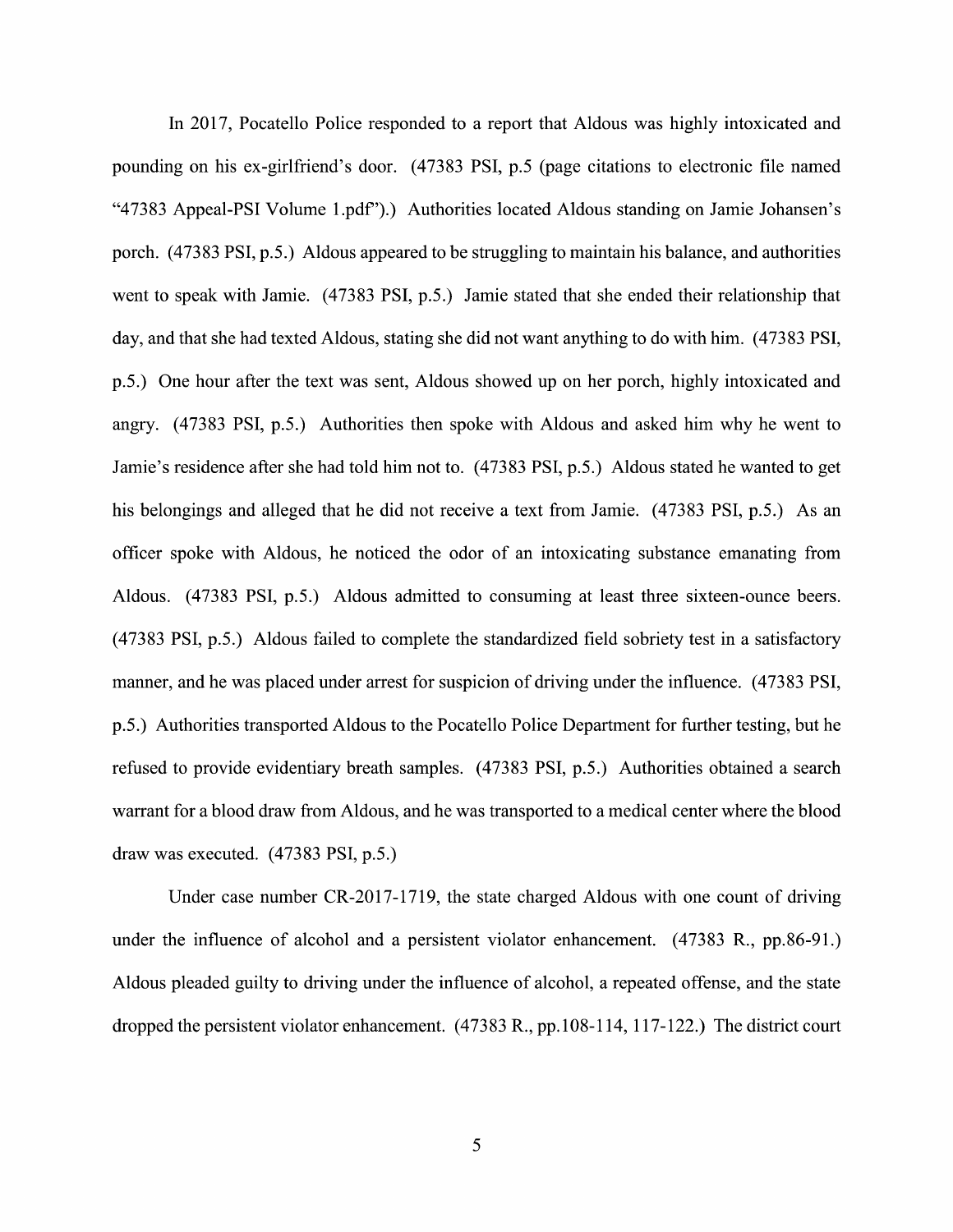sentenced Aldous to seven years, with three years determinate and placed him on probation for four years. (47383 R., pp.130-132.)

In 2019, a Bannock County Sheriff's deputy stopped Aldous for driving eighty-five miles per hour in a sixty-five miles per hour zone. (47329 PSI, p.5 (citations to electronic file named "47329 Appeal —C0nfidential Documents PSI Volume 1.pdf').) Authorities contacted Aldous and noted that his eyes were very glassy and bloodshot. (47329 PSI, p.5.) The deputy could also smell the odor of an alcoholic beverage coming from the vehicle, and from Aldous as he spoke. (47329 PSI, p.5.) A records check showed that Aldous' driver's license was suspended from a previous DUI, and another deputy began a DUI investigation. (47329 PSI, p.5.) Aldous failed the field sobriety test and submitted two breath tests, Which results were .252 and .240. (47329 PSI, p.5.) Authorities booked Aldous into the Bannock County Jail for felony DUI and misdemeanor driving without privileges. (47329 PSI, p.5.)

Under case number CRO3-19-1932, the state charge Aldous with driving under the influence of alcohol, with a persistent violator enhancement. (47329 R., pp.40-45.) Aldous pleaded guilty to driving under the influence, and the state agreed to dismiss the persistent violator enhancement.  $(47329 \text{ R}., \text{pp.69-80.})$  The district court sentenced him to ten years, with four years determinate. (47329 R., pp.95-97.) The district court then revoked Aldous' probations in CR-201 1-15753, CR-2016-3729 and CR-2017-1719. (47381 R., pp.269-270; 47382 R., pp.222-223; 47383 R., pp. 184-185.) Aldous filed Rule 35 motions in all four cases, and the district court denied all requests of leniency. (47329 R., pp.99-100, 104; 47381 R., pp.273-274, 278; 47382 R., pp.226-227, 231; 47383 R., pp.188-189, 193.)

On appeal, Aldous argues that the district court abused its discretion by "imposing an excessive sentence in his 2019 DUI case and by denying his subsequent Rule <sup>35</sup> motion," and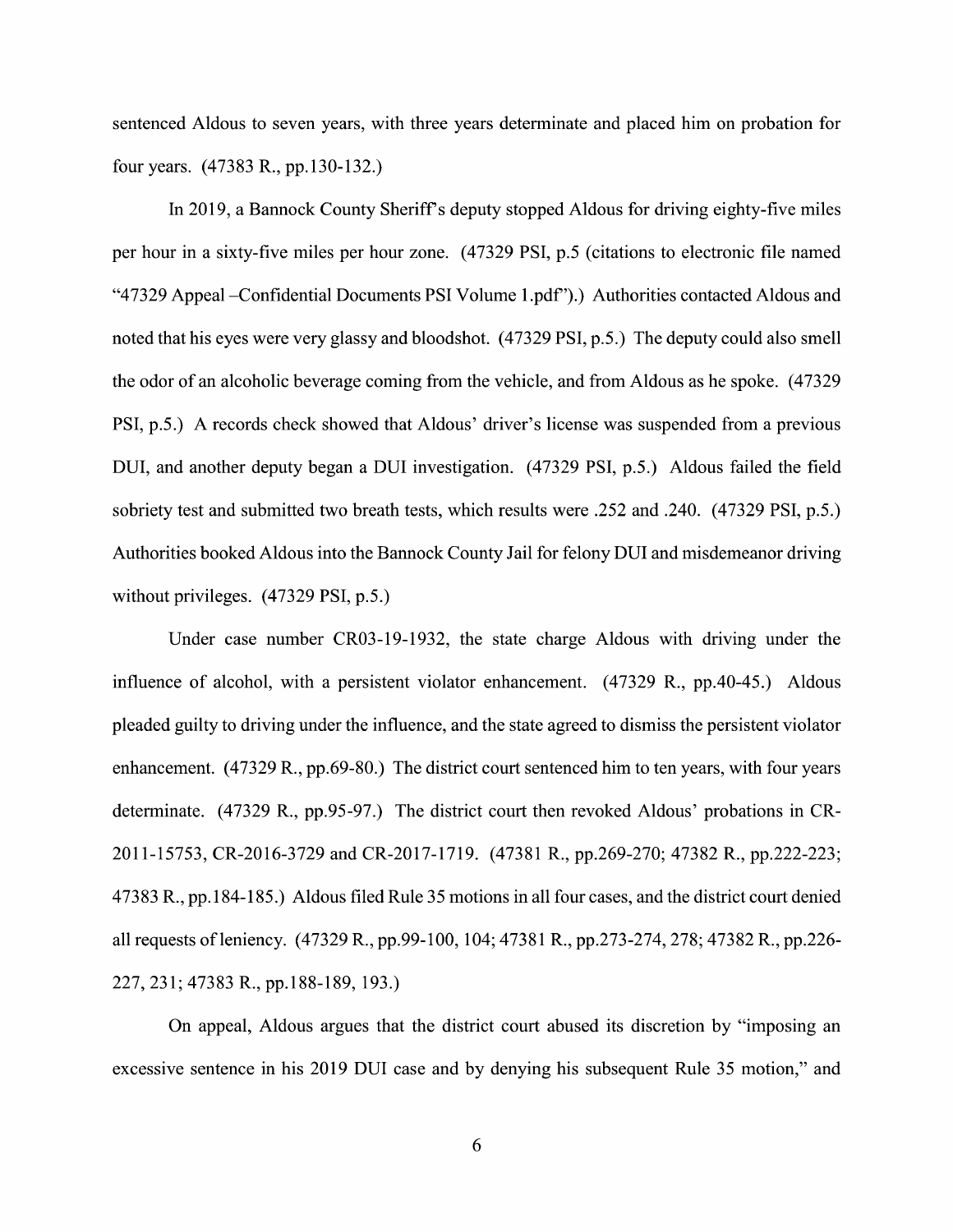when it "denied the Rule 35 motions in his other three cases." (Appellant's brief, p.2.) Aldous' has failed to show that the district court abused its discretion by imposing a sentence of ten years, with four years determinate, and denying his Rule 35 motions.

### B. Standard Of Review

"Appellate review of a sentence is based on an abuse of discretion standard. Where a sentence is not illegal, the appellant has the burden to show that it is unreasonable and, thus, a clear abuse of discretion." State v. Schiermeier, 165 Idaho 447, ..., 447 P.3d 895, 899 (2019) (internal quotations and citations omitted). A sentence of confinement is reasonable if it appears at the time 0f sentencing that confinement is necessary t0 accomplish the primary objective 0f protecting society and to achieve any 0r all of the related goals of deterrence, rehabilitation, or retribution applicable to a given case. Id. at  $\phantom{0}$ , 447 P.3d at 902. "A sentence fixed within the limits prescribed by the statute will ordinarily not be considered an abuse of discretion." Id. (internal quotations omitted). "In deference to the trial judge, this Court will not substitute its view of a reasonable sentence where reasonable minds might differ." State V. Matthews, 164 Idaho 605, 608, 434 P.3d 209, 212 (2019) (citation omitted).

"If a sentence is within the statutory limits, a motion for reduction of sentence under Rule 35 is a plea for leniency, and we review the denial of the motion for an abuse of discretion." State v. Huffman, 144 Idaho 201, 203, 159 P.3d 838, 840 (2007). In evaluating whether a lower court abused its discretion, the appellate court conducts a four-part inquiry, which asks "whether the trial court: (1) correctly perceived the issue as one 0f discretion; (2) acted within the outer boundaries of its discretion; (3) acted consistently with the legal standards applicable to the specific choices available to it; and (4) reached its decision by the exercise of reason." State v.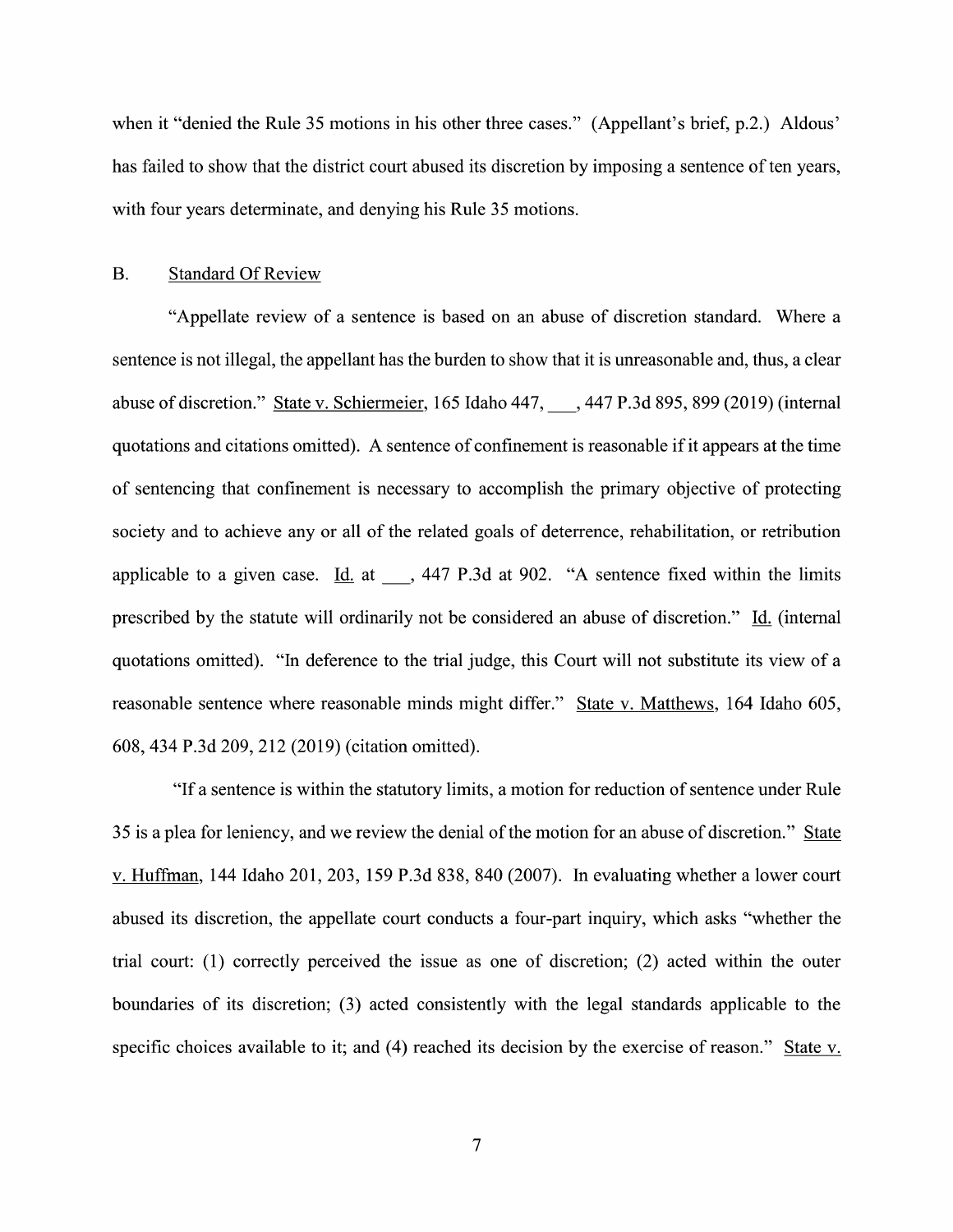Herrera, <sup>164</sup> Idaho 261, 272, <sup>429</sup> P.3d 149, <sup>160</sup> (2018) (citing Lunneborg V. MV Fun Life, <sup>163</sup> Idaho 856, 863, <sup>421</sup> P.3d 187, <sup>194</sup> (2018)).

#### C. Aldous Has Shown N0 Abuse Of The District Court's Discretion

The sentence imposed is within the statutory limits of I.C.  $\S$  18-8004. After granting many opportunities 0f probation, the district court told Aldous that he's "hanging fire 0n three felony DUIs since 2011." (47329 Tr., p.28, L.21.) The district court stated that in the previous probation<br>violations Aldous "got a chance to go to the Walker Center" so and Aldous had already been given a second chance. (47329 Tr., p.28, L.22 – p.29, L.3.) The district court then addressed his third case and stated that Aldous was "placed on probation to Wood Court, even though there was a retained jurisdiction recommendation there." (47329 Tr., p.29, Ls.6—8.) The district court noted that Aldous was terminated from the Wood Court for the 2019 DUI offense, that he's done the SHARE, that he has done Redford substance abuse and alcohol counseling, that he's done inpatient treatment, and that he's done intensive outpatient with Gateway.  $(Tr, p.29, Ls.9-13.)$  The district court stated that Aldous' "LSI says [he's] a high risk to reoffend. It's a 33. [His] GAIN, after all this treatment, all these attempts at treatment, is calling for Level 2 intensive outpatient treatment." (47329 Tr., p.29, Ls.15-20.) The district court expressed its empathy t0 Aldous' depression and his situation. (47329 Tr., p.29, Ls.21-23.)

The district court then analyzed the nature of the current offense of the 2019 DUI. The district court stated that "it wasn't a couple drinks. [Aldous'] blood alcohol content was almost three times the legal limit. It wasn't just speeding  $\dots$  It wasn't a bad decision on one day. It's multiple bad decisions: 2011, 2016, 2017, and here again on this one." (47329 Tr., p.30, Ls.3-8.) The district court stated that after two years in the Wood Court program, Aldous "learned absolutely nothing." (47329 Tr., p.30, Ls.9-11.) The district court commended Aldous for his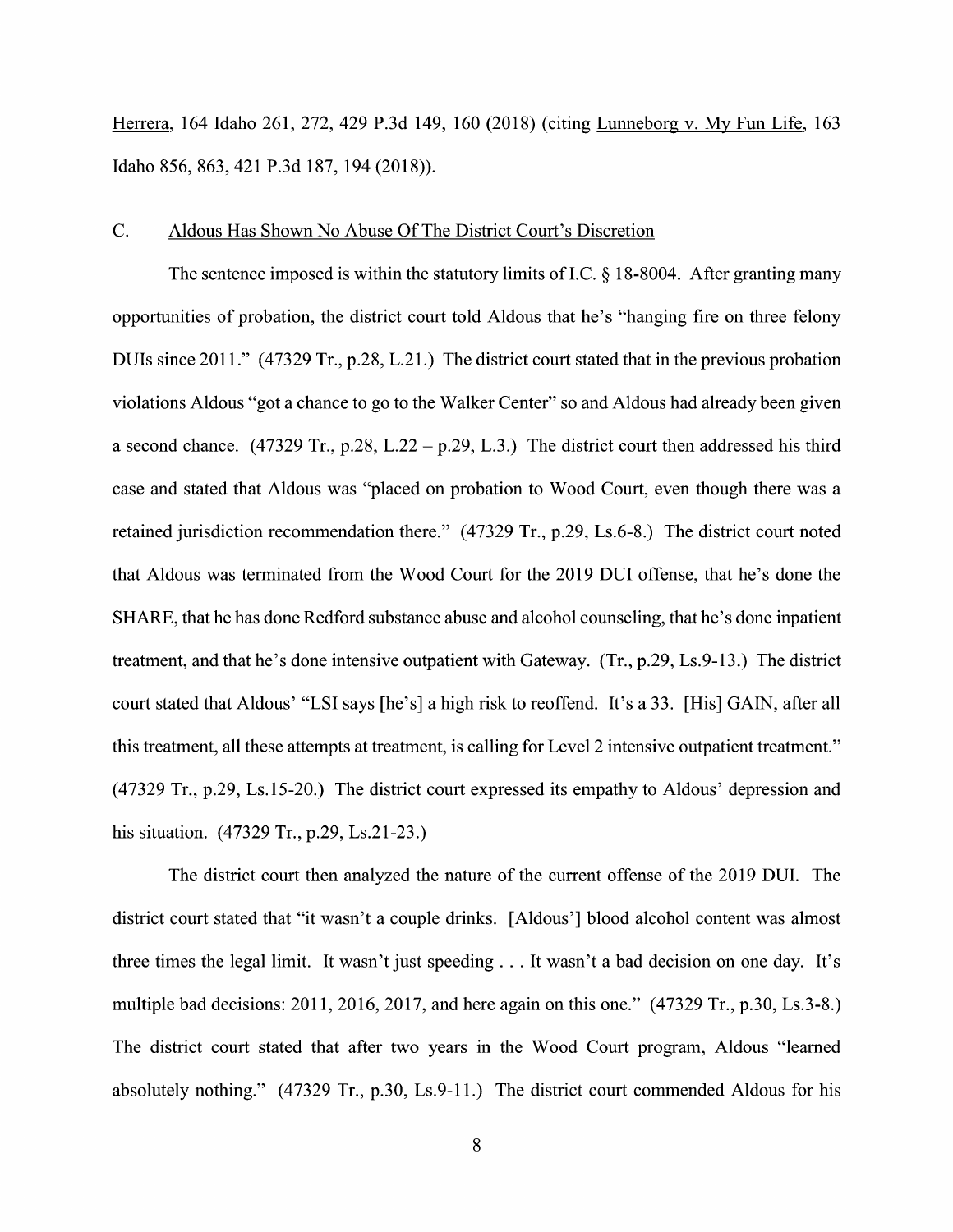employment, but stated that he let down his employer, his family, and himself. (47329 Tr., p.30, Ls.12-19.) The district court stated that deterrence was an "important part of this because probation has not been a deterrence," and that "some of [Aldous'] punishment's been deferred over the years." (47329 Tr., p.31, Ls.1-9.) The district court stated that Aldous is "in need 0f correctional treatment that can provide most effectively for [him] in an institution. The lesser sentence will depreciate the seriousness of [his] crime." (47329 Tr., p.31, Ls.18-21.)

Aldous contends that the mitigating factors—substance abuse issues, temporary sobriety, employment, death 0f friends, the moving 0f his moss and mental health counselor, and mental health disorders—show an abuse 0f discretion. (Appellant's brief, pp.5-7.) Aldous' argument does not show an abuse of discretion. Aldous' repeated noncompliance with the stipulations of his probations and extensive criminal history shows that the sentence imposed is reasonable. The district court granted Aldous numerous opportunities to prove he was amenable to treatment outside 0f incarceration. Each time, Aldous showed that he is incapable of treatment in the community, and that incarceration is the only deterrence to his criminal behavior. Aldous' extensive criminal history and LSI score justify the sentence imposed in the 2019 DUI case. (47329 PSI, pp.6-10, 21.)

In his Rule 35 motions, Aldous requested that the district court reconsider his sentences. (47329 R., pp.99-100; 47381 R., pp.273-274; 47382 R., pp.226-227; 47383 R., pp.188-189.) The district court's decision to deny his Rule 35 motions is supported by the record. Aldous failed to comply with the terms of his community treatments, and he has shown that probation is not a deterrence to his criminal behavior. The district court granted Aldous many opportunities to avoid imprisonment, and he continued to violate the law and his probations.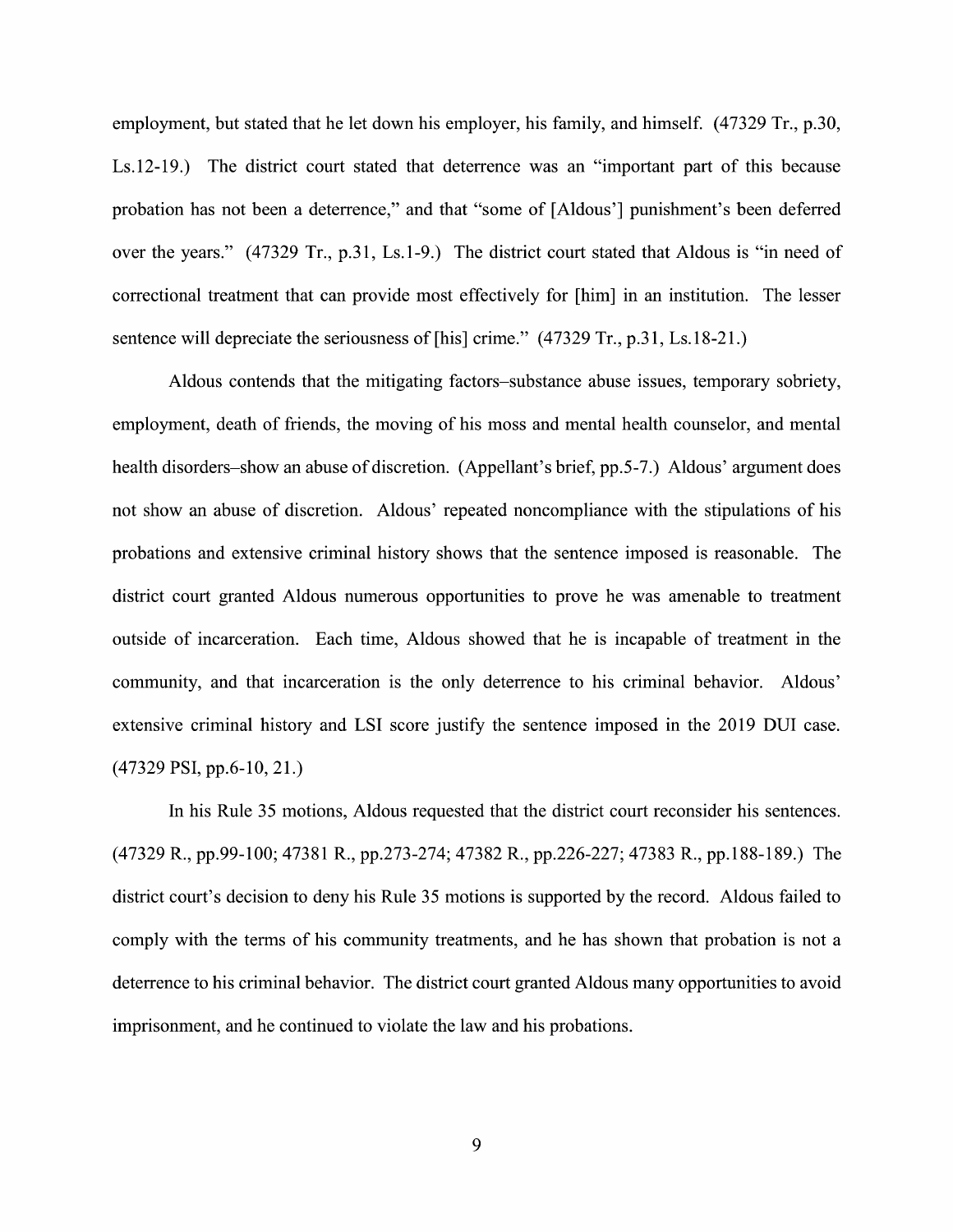The offenses of driving under the influence and criminal possession of a financial transaction card are serious and detrimental to the community. Aldous had his opportunities to prove that lesser sentences were reasonable options for the district court, but he repeatedly showed that probation is not proper deterrence to his criminal behavior. Aldous having been on three different probations, and choosing to drive While under the influence of alcohol shows that he does not respect the law, 0r sentences imposed in his three prior cases he was 0n probation for. Aldous failed to show that a lesser sentence than those imposed is the only reasonable option. Aldous has failed to show that the district court abused its discretion by imposing a sentence of ten years, with four years determinate, and denying his Rule 35 motions.

### **CONCLUSION**

The state respectfully requests this Court to affirm the judgment of the district court. DATED this 10th day 0f June, 2020.

> /s/ Kenneth K. Jorgensen KENNETH K. JORGENSEN Deputy Attorney General

ZACHARI S. HALLETT Paralegal